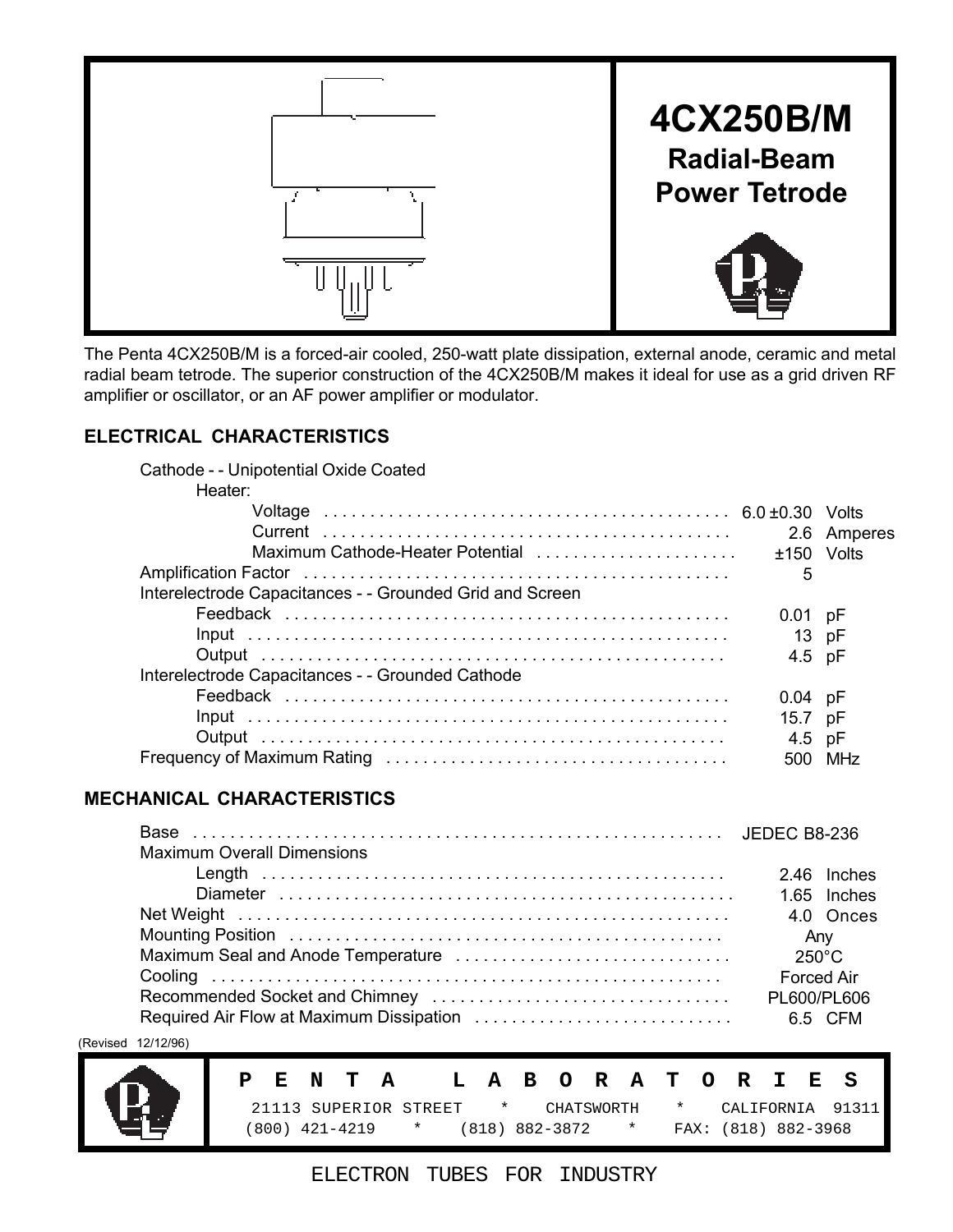

#### **COOLING**

Forced air cooling of the base, base seals, and other external tube surfaces is required for all classes of operation. The use of the PL600 socket and the PL606 chimney, in conjunction with a blower capable of sustaining the required air flow is highly recommended. It should be noted that maintaining surface temperatures below the maximum values will substantially prolong the useful life of the tube.

The air flow required to sustain the tube surface temperature at 200°C (at sea level and for operation where ambient air temperature does not exceed 50°C) is listed below.

| <b>Dissipation</b> |         | <b>Air Flow Pressure Drop</b> |
|--------------------|---------|-------------------------------|
| 200 Watts          | 5.0 CFM | $0.52$ ln./H <sub>2</sub> O   |
| 250 Watts          | 6.5 CFM | $0.87$ ln./H <sub>2</sub> O   |

It is necessary to keep in mind that high altitude operation, or operation where ambient air temperatures exceed 50°C will require addition air flow to maintain the desired tube surface temperature.

Useful life can be extended by maintaining the flow of cooling air to the tube during standby periods (i.e., those periods when only heater voltage is applied.) Care should be taken to insure that the anode surface and cooling fins remain free from any dirt or debris which might interfere with the effective cooling of the tube.

#### **VIBRATION**

The rugged construction of the 4CX250B/M makes it an ideal choice for use in environments where a moderate degree of shock and vibration are likely to be encountered. Such applications include truck and automobile mobile units and other similar classes of service. In those situations where extreme shock and vibration are anticipated, the ruggedized version of this tube, the Penta 4CX250R is highly recommended.

#### **PLATE DISSIPATION**

Under all classes of operation, the maximum plate dissipation allowable for the 4CX250B/M is 250 watts; however, in plate modulated applications, this maximum must be limited to 165 watts. During tuning, plate dissipation may be permitted to rise above the stated maximums for brief periods of time.

#### **SCREEN-GRID OPERATION**

Under no conditions should the screen dissipation be allowed to exceed 12 watts. In that excessive screen dissipation is likely to result where plate voltage, plate load, or bias voltage are removed, suitable precautions should be taken to avoid these conditions while filament and screen voltages are applied.

#### **CONTROL GRID OPERATION**

The 4CX250B/M has a maximum control grid dissipation rating of 2.0 watts and a maximum grid dissipation rating of -250 dc volts; failure to respect these maximums will result in damage to the tube. Tube life can be extended by maintaining grid bias and driving power within the recommended value ranges whenever possible. The maximum grid circuit resistance is 100,000 ohms per tube.

#### **HEATER VOLTAGE**

The 4CX250B/M is designed to operate with 6.0 volts applied to the heater. Under no circumstances should filament voltage be allowed to exceed this value by more than 5%. The useful life of the tube can be extended by adhering to this value as closely as possible.

At frequencies exceeding 300 MHz, cathode temperature begins to be influenced by transit time effects. Under such conditions, the exact amount of driving power which is diverted to heating the cathode is difficult to estimate and is affected by a variety of factors (frequency, driving power, plate current, etc.) When the tube is subjected to maximum input, 0.05 volts should be deducted from the heater voltage for every 20MHz by which the tube exceeds 300 MHz (at 400MHz, 400- 300=100, 100/20=5, 5x0.05=.25, 6.0-.25=5.75, thus heater voltage should be limited to 5.75 volts.)

### **MULTIPLE AND VHF OPERATION**

When a pair of 4CX250B/M tubes operated under parallel or push-pull conditions, it is imperative that the load be shared equally by both tubes. Overload protection should be designed in such a way so as to protect either tube in the event that a single tube should fail.

When the 4CX250B/M is operated in the VHF region, it may be desirable to achieve an increase in tube life at the expense of operating efficiency. Minimum bias, heavy plate loading, and as low degree of driving power as is practical should be employed.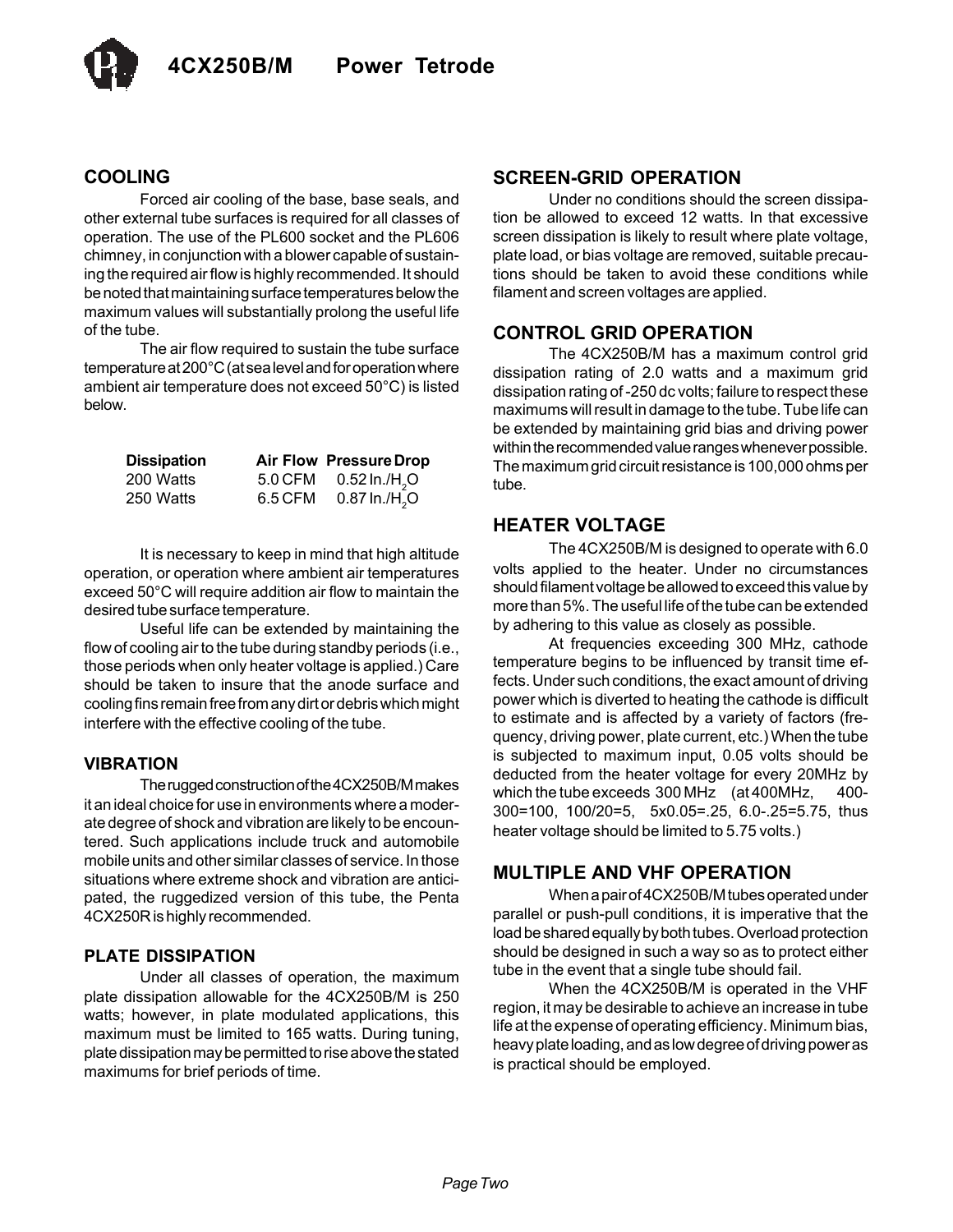

# **MAXIMUM RATINGS AND TYPICAL OPERATING CONDITIONS**

# **RF Power Amplifier or Oscillator--Class C Telegraphy**

# **Maximum Ratings**

|                          |     |                        |      | 2000   | Volts                |        |
|--------------------------|-----|------------------------|------|--------|----------------------|--------|
|                          |     |                        |      | 300    |                      | Volts  |
|                          |     |                        |      | $-250$ |                      | Volts  |
|                          |     |                        |      | 0.25   |                      | Ampere |
|                          |     |                        |      | 250    |                      | Watts  |
|                          |     |                        |      | 12.0   |                      | Watts  |
|                          |     |                        |      | 2.0    |                      | Watts  |
|                          |     |                        |      |        |                      |        |
| <b>Typical Operation</b> |     | Frequencies to 175 MHz |      |        |                      | 500MHz |
| DC Plate Voltage         | 500 | 1000                   | 1500 | 2000   | 2000                 | Volts  |
| DC Screen Voltage        | 250 | 250                    | 250  | 250    | 300                  | Volts  |
| DC Grid Voltage          | -90 | -90                    | -90  | -90    | -90                  | Volts  |
| DC Plate Current         | 250 | 250                    | 250  | 250    | 250                  | mA     |
| DC Screen Current        | 45  | 38                     | 21   | 19     | 10                   | mA     |
| DC Grid Current          | 35  | 31                     | 28   | 26     | 10                   | mA     |
| Peak RF Grid Voltage     | 114 | 114                    | 112  | 112    | $\sim$ $\sim$ $\sim$ | Volts  |
|                          | 4.0 | 3.5                    | 3.2  | 2.9    | $- - -$              | Watts  |
|                          | 125 | 250                    | 375  | 500    | 500                  | Watts  |
|                          | 70  | 190                    | 280  | 390    | 290                  | Watts  |
| Voltage                  | 6.0 | 6.0                    | 6.0  | 6.0    | 5.5                  | Volts  |
|                          |     |                        |      |        |                      |        |

### **Plate Modulated RF Power Amplifier--Class C Telephony (Amplifier-Grid Driven)**

| <b>Maximum Ratings</b><br>DC Plate Voltage (and all and all and all and all and all and all and all and all and all and all and all and DC<br>Screen Voltage (and all and all and all and all and all and all and all and all and all and all and all and a |        |        | 1500<br>300<br>-250<br>0.20<br>165<br>12.0<br>2.0 | Volts<br>Volts<br>Volts<br>Ampere<br>Watts<br>Watts<br>Watts |
|-------------------------------------------------------------------------------------------------------------------------------------------------------------------------------------------------------------------------------------------------------------|--------|--------|---------------------------------------------------|--------------------------------------------------------------|
| <b>Typical Operation</b>                                                                                                                                                                                                                                    |        |        |                                                   |                                                              |
|                                                                                                                                                                                                                                                             | 500    | 1000   | 1500.                                             | Volts                                                        |
|                                                                                                                                                                                                                                                             | 250    | 250    |                                                   | 250 Volts                                                    |
|                                                                                                                                                                                                                                                             | $-100$ | $-100$ | $-100$ Volts                                      |                                                              |
|                                                                                                                                                                                                                                                             | 200    | 200    | 200 mA                                            |                                                              |
|                                                                                                                                                                                                                                                             | -31    | 22     |                                                   | 20 mA                                                        |
|                                                                                                                                                                                                                                                             | 15     | 14     |                                                   | 14 mA                                                        |
|                                                                                                                                                                                                                                                             | 118    | 117    |                                                   | 117 Volts                                                    |
|                                                                                                                                                                                                                                                             | 1.8    | 1.7    | 1.7                                               | Watts                                                        |
|                                                                                                                                                                                                                                                             | 100    | 200    | 300                                               | Watts                                                        |
|                                                                                                                                                                                                                                                             | 60     | 145    |                                                   | 235 Watts                                                    |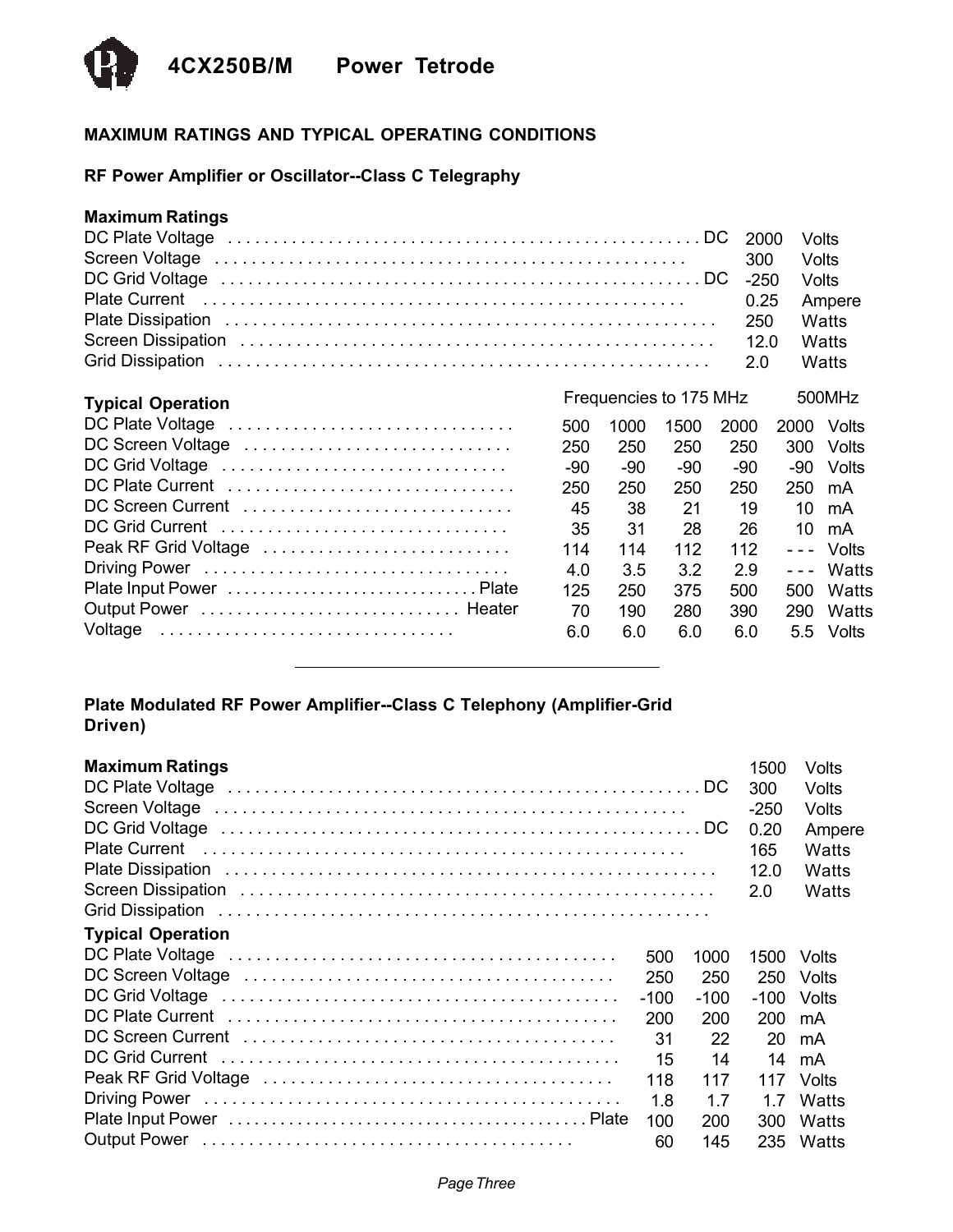

# **AF Amplifier or Modulator--Class AB1**

| <b>Maximum Ratings (Per Tube)</b>                                                                                                                                                                                              |
|--------------------------------------------------------------------------------------------------------------------------------------------------------------------------------------------------------------------------------|
|                                                                                                                                                                                                                                |
| DC Plate Voltage (and a contract of the contract of the voltage of the contract of the contract of the voltage                                                                                                                 |
| DC Screen Voltage (and a contract of the contract of the contract of the contract of the contract of the contract of the contract of the contract of the contract of the contract of the contract of the contract of the contr |
| DC Grid Voltage (and a series are a series and series are a series and series are a series and series are a series of the Series School and Series and Series and Series and Series and Series and Series Series and Series an |
| DC Plate Current (all contains and contained all contains and contained all contains and contains a problem of                                                                                                                 |
|                                                                                                                                                                                                                                |
| Screen Dissipation (and all and all and all and all and all and all and all and all and all and all and all and all and all and all and all and all and all and all and all and all and all and all and all and all and all an |
|                                                                                                                                                                                                                                |

#### **Typical Operation (Two Tubes)**

| 1000 | 1500     |               | 2000 Volts |
|------|----------|---------------|------------|
| 350  | 350      |               | 350 Volts  |
| -55  | -55      |               | -55 Volts  |
| 200  | 200      | 200 mA        |            |
| 500  | 500      | 500 mA        |            |
| 20   | 16       |               | 10 mA      |
| 0    | $\Omega$ | 0             | mA         |
| 50   | 50       |               | 50 Volts   |
| 0    | $\Omega$ | $\Omega$      | Watts      |
| 500  | 750      | 1000          | Watts      |
| 240  | 430      |               | 600 Watts  |
|      | 6200     | $9500 \Omega$ |            |
|      |          |               |            |

2000 Volts 400 Volts -250 Volts 0.25 Ampere 250 Watts 12.0 Watts 2.0 Watts

#### $\overline{a}$ . Plate to Plate Load Resistance . . . . . . . . . . . . . . . . . . . . . . . . . . . . . . . . . . . **RF Linear Amplifier--Class AB1 (SSB or Carrier Conditions)**

**Maximum Ratings**

| <b>MAAIIIUIII NAUIIUS</b> |      |              |
|---------------------------|------|--------------|
|                           |      |              |
|                           |      |              |
| $\sim$ $\sim$ $\sim$      | -250 | <b>Volts</b> |
|                           |      |              |
|                           |      |              |
| <b>Service State</b>      | 12.0 | Watts        |
|                           |      |              |

# . .

. .

|                                                                                                  |      | 1500     | 2000         | Volts |
|--------------------------------------------------------------------------------------------------|------|----------|--------------|-------|
|                                                                                                  |      |          | 350          | Volts |
|                                                                                                  |      | -55      | -55          | Volts |
| DC Grid Voltage entertainment contracts of the contracts of the contracts of the CC Grid Voltage | 100  | 100      | 100          | mA    |
|                                                                                                  |      |          |              |       |
|                                                                                                  | 250  | 250      | 250          | mA    |
| <b>SSB</b>                                                                                       | 190  | 190      | 190          | mA    |
|                                                                                                  | 10   | 8        | 5            | mA    |
|                                                                                                  | 2.0  | $-1.0$   | $-2.0$       | mA    |
|                                                                                                  | - 0  | $\Omega$ | $\mathbf{0}$ | mA    |
|                                                                                                  | 50   | 50       | 50           | Volts |
|                                                                                                  | 120  | 215      | 300          | Watts |
|                                                                                                  |      | 3000     | 4000         | Ω     |
|                                                                                                  |      |          |              |       |
|                                                                                                  | 150  | 150      | 150          | mA    |
| <b>Carrier Conditions</b>                                                                        | $-3$ | $-4$     | $-4$         | mA    |
|                                                                                                  | 25   | 25       | 25           | Volts |
|                                                                                                  | 30   | 50       | 65           | Watts |
|                                                                                                  |      |          |              |       |
| . Plate Output Power $\ldots \ldots \ldots \ldots \ldots \ldots \ldots \ldots \ldots$            |      |          |              |       |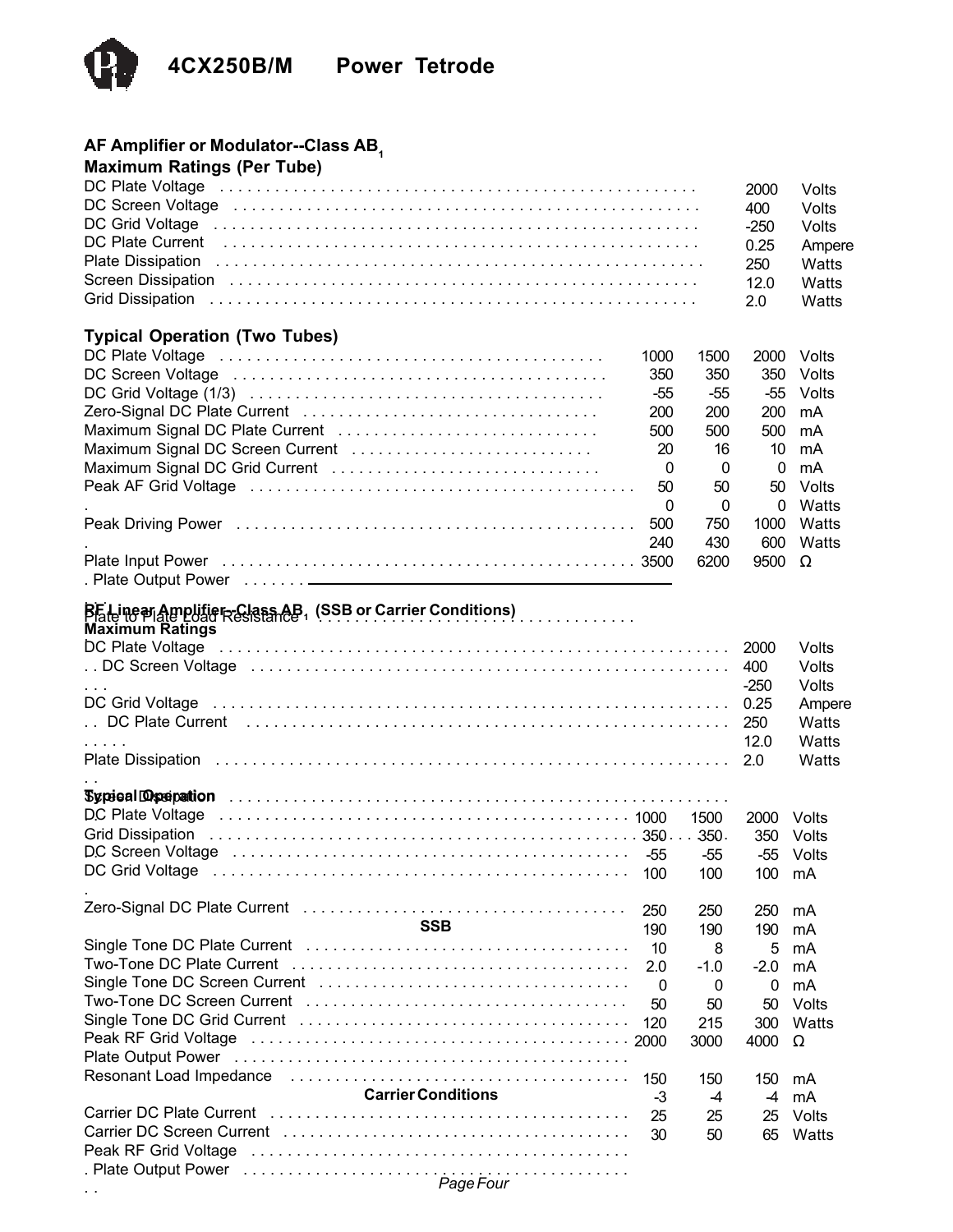

PLATE VOLTAGE PV

15 (89) 08 060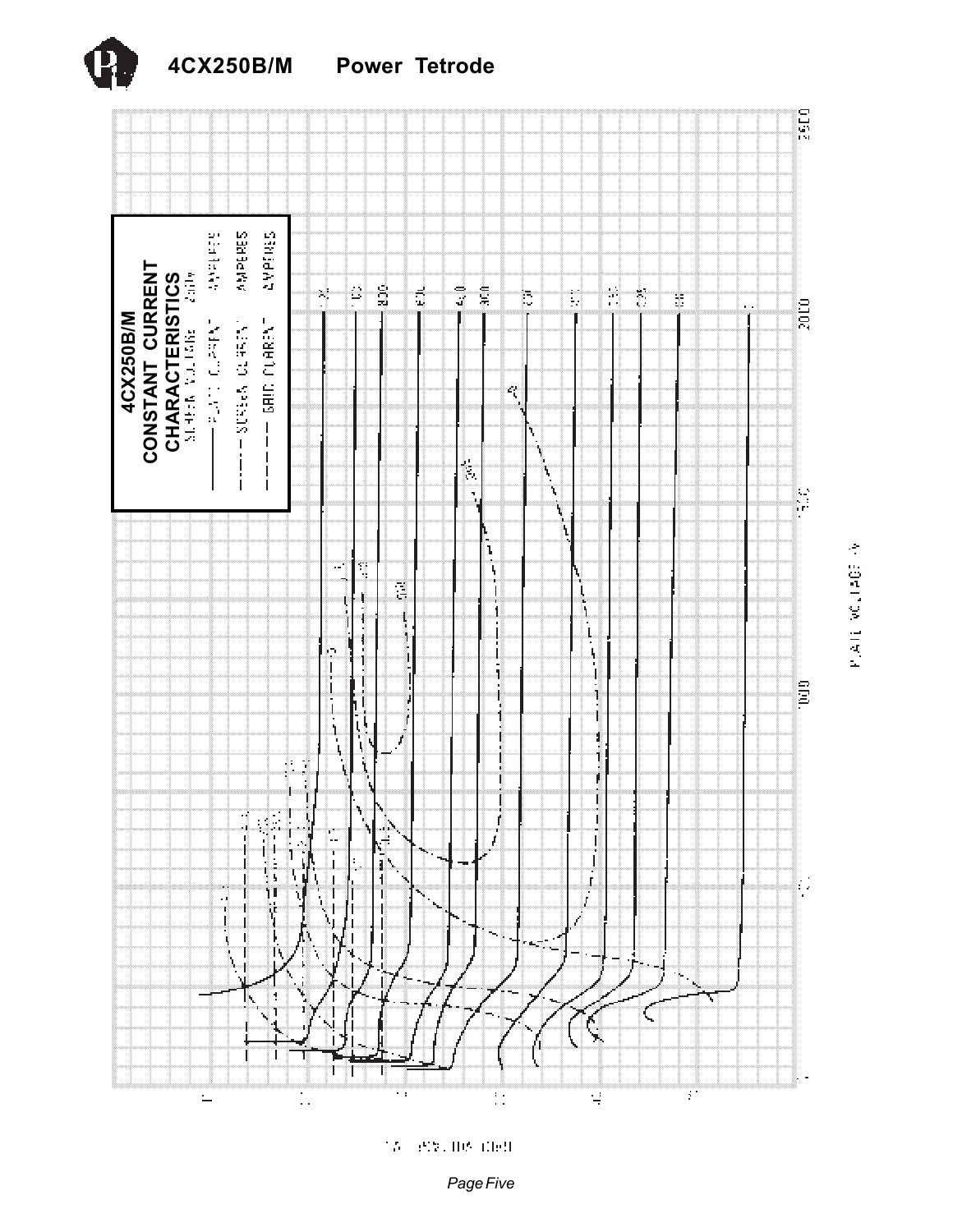



*Page Six*